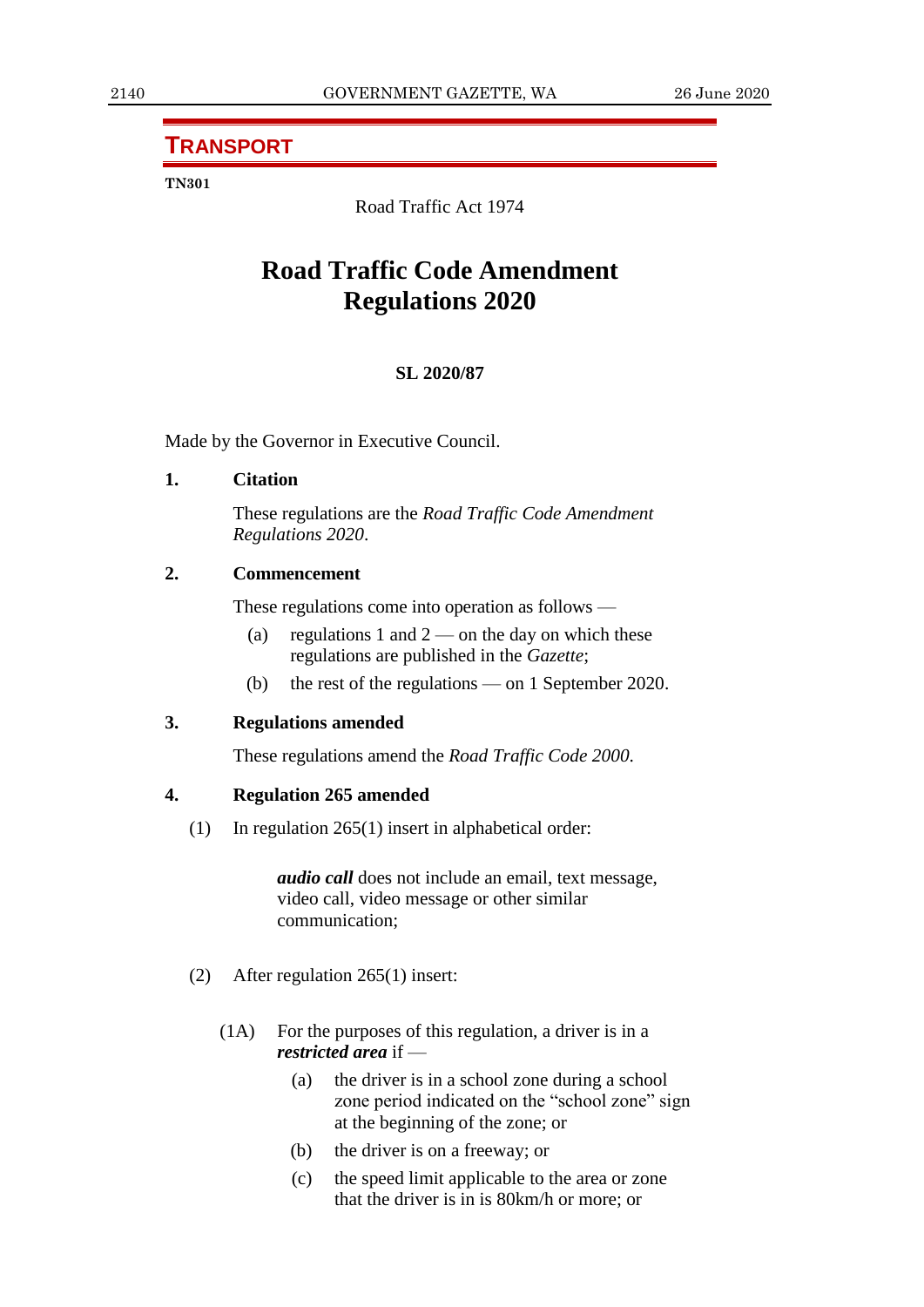- (d) the driver is approaching or passing a stationary incident response vehicle (as defined in regulation 137A(1)), unless the driver  $-$ 
	- (i) is on a two-way carriageway; and
	- (ii) the incident response vehicle is on the side of the carriageway used by vehicular traffic travelling in the opposite direction to the driver.
- (3) In regulation 265(2):
	- (a) in paragraph (a) delete "a phone call, other than a text message, video message, email or similar communication," and insert:

an audio call

(b) in paragraph (b) delete "phone." and insert:

phone; or

- (c) after paragraph (b) insert:
	- (c) all of the following apply
		- (i) the vehicle is an on-demand vehicle (as defined in the *Transport (Road Passenger Services) Act 2018* section  $4(1)$ ;
		- (ii) the phone is being used to accept, confirm the start of or cancel a booking for the vehicle to be used in the provision of an on-demand passenger transport service (as defined in the *Transport (Road Passenger Services) Act 2018* section 5(1));
		- (iii) the body of the phone is secured in a mounting affixed to the vehicle while being so used;
		- (iv) the driver is not in a restricted area;
		- (v) in the circumstances it is safe for the driver to use the phone as referred to in subparagraph (ii).
- (d) in the Modified penalty delete "8 PU." and insert:

10 PU.